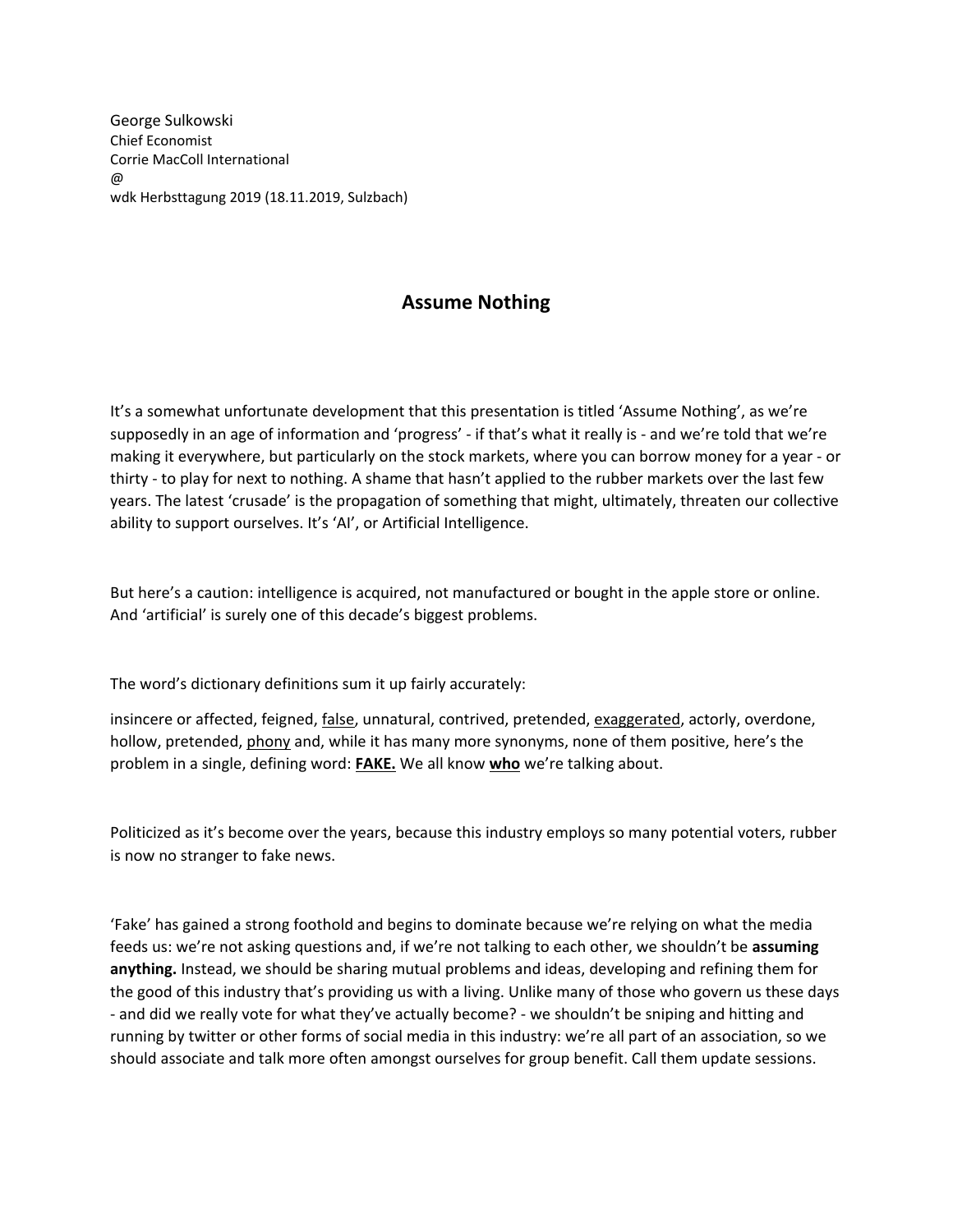Just last week, Thailand's Commerce Minister called a press conference in which he stated that his government, in other words the Rubber Authority of Thailand, had signed an MOU "with a few Chinese buyers" to sell a big volume of rubber - 'big' meaning "about 260,000 tons" - adding that he now has plans to go to India and the Middle East "to talk to buyers there to urge them to buy more rubber as the current price **is well below the production cost**, which is a good opportunity to stock up." But if one's just stocking up - because it's cheap - the action could result in a market that becomes even cheaper because it takes the buyers out of the market equation for the next few months - or more - as they sit on their accumulations of material in an uncertain and unstable economic environment. Why would they want to do that? The minister's plans sounded very much like a sales pitch designed to pacify his rubber farmers, but why push to sell something that you've just admitted is priced at well below their production cost? Are Thailand's pockets really that deep? More subsidies on the way? There's something wrong here: it just doesn't add up. Even the farmers must realize that it's a cheap trick to keep them quiet for another couple of months, maybe only weeks.

We're been assailed from all sides this year by unproven or unsubstantiated statistics, the latest from the ANRPC, saying there's a cumulative shortage of some 630,000 tons of natural rubber for the first nine months of this year. We presume that number excludes worldwide stocks. The Tripartite, meantime, seems to be projecting an "800,000 tons plunge in output this year from the top natural rubber producers Thailand, Indonesia and Malaysia due to fungal disease." If that's true, the 'fungus' alone accounting for almost 9 percent of last year's output from the Tripartite countries, why does the commerce minister need to embark on a sales drive that he might not be able to physically deliver on due to the forecast shortages? Isn't it time responsible people started telling the truth? It's the smallholder who ultimately suffers.

And an MOU? An old trick. Its 'U' stands for understanding. We understand the need for a PR boost before sharp things start flying but surely an MOC, the 'C' in this case standing for contract, would be an altogether safer bet. After all, look at all the current trade war's 'agreements' and understandings that haven't been signed off on. Yet. If ever.

Ultimately, it didn't take China's traders long to react to the Thai minister's new 'business' claims as, within a day, we had their explanation: "This MOU's only for consumption at the current China International Import Expo, it's a symbolic one, without any further process normally: it happens every year."

Meantime, in terms of demand, China is not the only laggard as India's has also dropped sharply. That said, nature's doing its best to compensate and balance as, according to a senior official of that country's largest producer, "unabated rains have hit tapping in India, which has entered its peak production phase," and "yield has come down by 10 to 15 per cent compared with last year. We feel that if the rains continue then production will be nearer to 700,000 tons, lower than the Rubber Board's revised estimate of 730,000 tons for Fiscal Year 20.'' The Rubber Board's chairman, however, thinks that "improved prices may prompt growers to tap more." And, if they do that, the country will import less from S.E. Asian and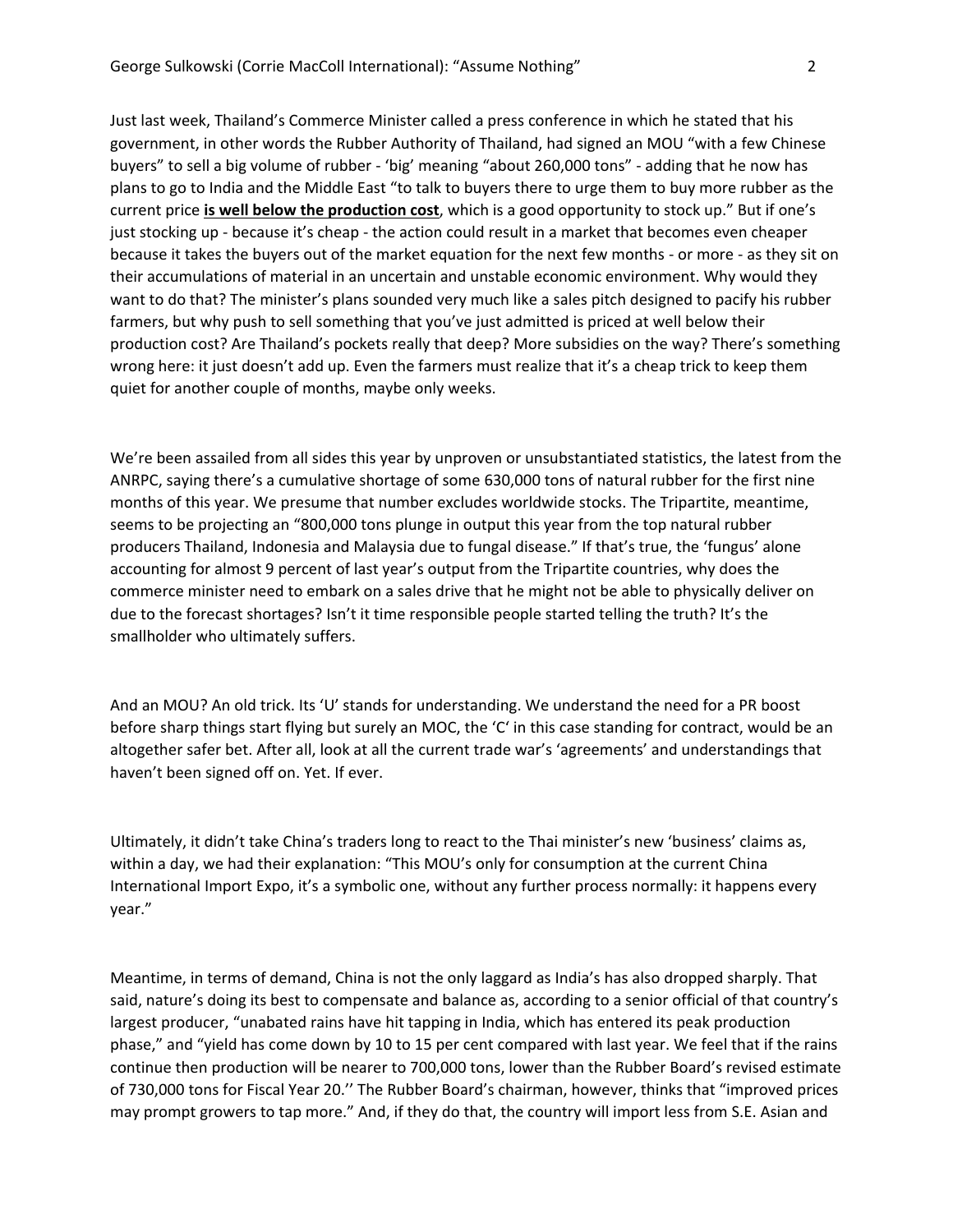Indo-China sources, if prices there should continue to rise. Which wouldn't help overall poor market sentiment.

Meantime, a generally blasé rubber industry still thinks that rubber-threatening diseases can be treated with cloning (a slow process), better housekeeping, fertilizers, chemical spraying, etc. Years of surplus have encouraged a laid-back attitude of "It'll be alright on the night." It might not be.

Expert and multiple efforts to revive growing on an economical scale in NR's original Brazilian home failed miserably (today's annual output there is less than 200,000 tons) - a spore is still a spore – and the spread of these natural aggressors, already encountered in Indonesia, Malaysia, Sri Lanka and now Thailand could, unfortunately, decimate tree stock at a much faster pace than Kazakh dandelion (Taraxacum Kok-saghyz) or guayule can replenish their loss of output. And can SR really replace deficits in case of need? We certainly don't want to paint an apocalyptic picture, but the motto from hereon must be, and we'll repeat it again and again: "Assume Nothing and Be Prepared".

The rubber industry's arrived at a crossroad but, as with Brexit, it's now not a question of simply turning left or right to buy yet more time to feed its indecision, but of facing the inevitability of either charging head-on at its self-inflicted problem, and properly dealing with it, or of becoming a total irrelevance – as soon as within the next decade. Things move fast these days.

For reasons well-documented elsewhere, rubber's natural source was successfully transplanted over a century ago from Brazil to the once-mighty plantations of S.E. Asia as the auto industry rapidly evolved but, as the sun set on its colonists, so the source ratio started to move from the plantation towards the indigenous farmer, the so-called smallholder.

From being almost 100 percent plantation-based at its inception, the industry gradually arrived at a fiftyfifty balance of plantation-smallholder by the mid-Sixties, the two complementing each other, but the ratio now, approaching the end of the 21st century's second decade, is just over ninety percent in the smallholder's 'favor', possibly a little less in the centralized economies. The original model of plantation with its own processing facility and regular, captive end-users gave way to the smallholder, his middleman (banker and barter trader in one) and the rise of independent, stand-alone processors. The dynamic changed: a devolution of both control and pivot-point; for want of a better description, a 'freefor-all'. Yes, rubber's physical characteristics, and its 'flow' from tree to processing plant, might lend themselves to independent smallholder production but they also leave the unaffiliated farmer vulnerable to the market's vagaries and, increasingly, to ill-conceived government agricultural policies designed for short-term effect. Some experts and academics now see the industry's migration from plantation to smallholding as the 'least desirable' option for rubber's overall future development.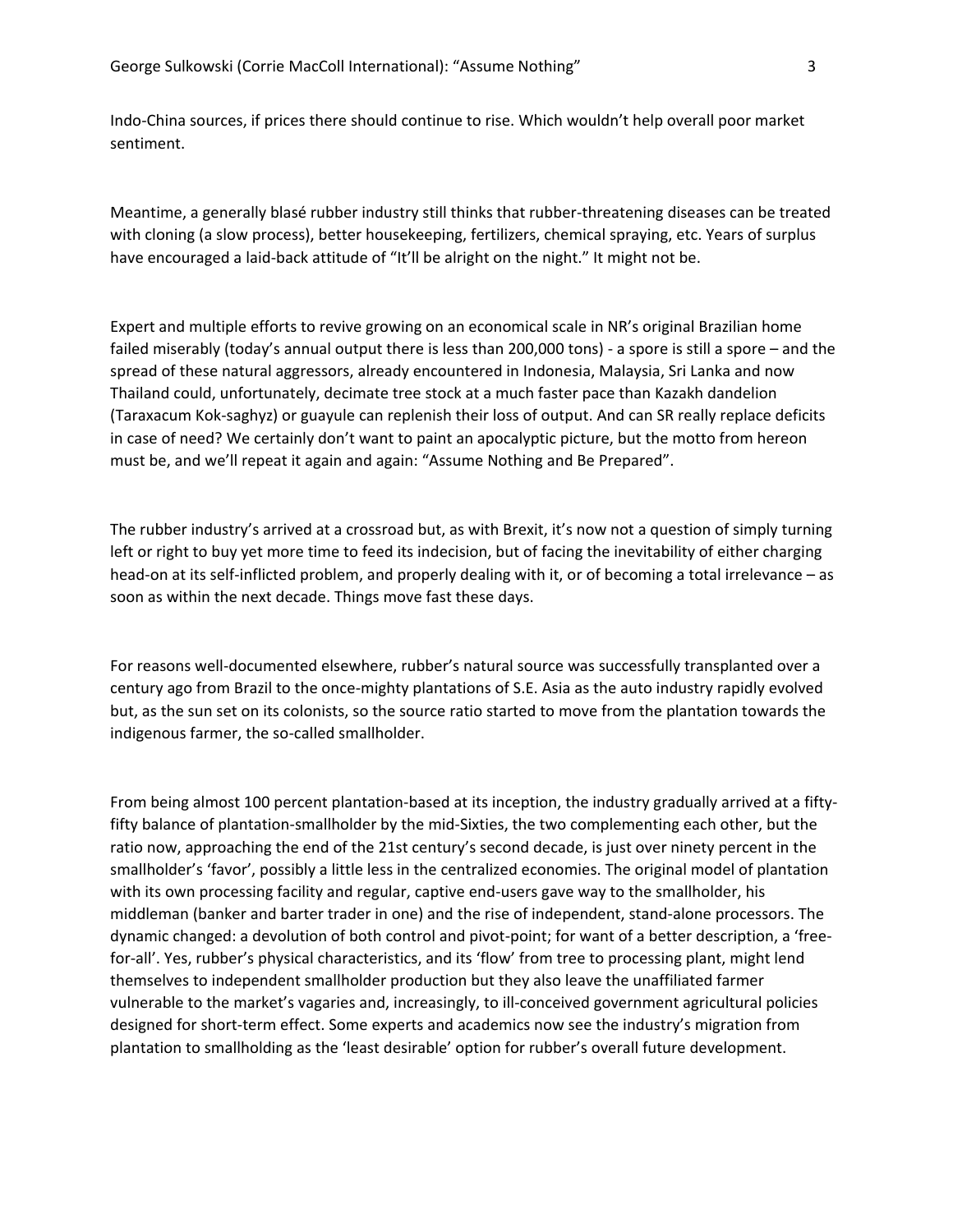One reason for that swing in rubber's source is 'bottom line', many plantations in S.E. Asia abandoning rubber - like they did coffee when they switched, wholesale, into rubber a century earlier - to replace it with palm oil, a crop that provides a much faster return and has more than five times rubber's demand capacity. Left to itself, rubber hasn't really prospered, a couple of runs on the upside, not sustained, ultimately exacting the heavy penalty of oversupply and consequent price depression.

With the advent of national independence movements in S.E. Asia, the ownership of growing and processing facilities passed from London, Amsterdam, Antwerp and Brussels back to source. Rubber became politicized (it's an employment 'sponge' that also creates large blocks of potential 'voters' when it's promised 'support') although in the early days of the switch its marketing was still very much in foreign hands. A fact which also meant that its welfare was still being overseen by fairly powerful trade associations that occasionally resorted to international regulation, sometimes successfully, to prevent supply bubbles in times of reduced demand. Order was largely maintained as the associations were listened to as the voice not only of reason, but also of experience. No more, unfortunately.

'Compact' Malaysia never really had a problem in its period of ascendancy as it led the industry into the late Eighties, but fast-forward to the 2010s and the rise of anarchy in the rubber industry. A long-time leader and industry innovator, Malaysia switched first from rubber to palm and then from agriculture to industry and golf, slipping in Rubber's Champions League rankings from No1 producer to sideshow, out of the Top Five, today a net importer of rubber.

Subsequently overtaken by Thailand and Indonesia, neither as compact or controllable in the field as a Malaysia, Sri Lanka or even Vietnam might be, the industry's regulatory control suffered, licensing largely ignored, over-planting encouraged by two periods of strong price growth in the 2000s - on the back of an emerging China - that were derailed, briefly, by the 2008-9 financial crisis and culminating in early 2011's all-time price records. Uncontrolled and with its traditional exchanges (an 'insurance' vehicle that supposedly represents a commodity's current 'fundamentals') preferring turnover revenue to trade service - claiming the need for liquidity (so why do all three main exchanges maintain faulty and undertraded second-string contracts?) and encouraging outside speculative interests, including various fund and algorithm traders, to the detriment of industrial price discovery - **rubber has been left without any investment certainty in its forward planning departments** as its newcomers, mainly speculative, are no respecters of supply/demand issues, more of instant opportunity and return without regards for longterm stability. Ostensibly twelve-month markets, most concentrate on just one or two positions to cater for speculative activity. Liquidity in those is a danger not an asset as it's not based on fundamentals; illiquidity in the others barring them for trade hedging purposes. The relationship between a market's open position and its daily trading volume is often a sign: Shanghai's daily turnover often exceeds its open position, as it has been doing again over the last couple of weeks. That's not genuine trade business. And are the participants really trading rubber or, by association as rubber's international denomination is in dollars, the yuan/dollar or yen/dollar?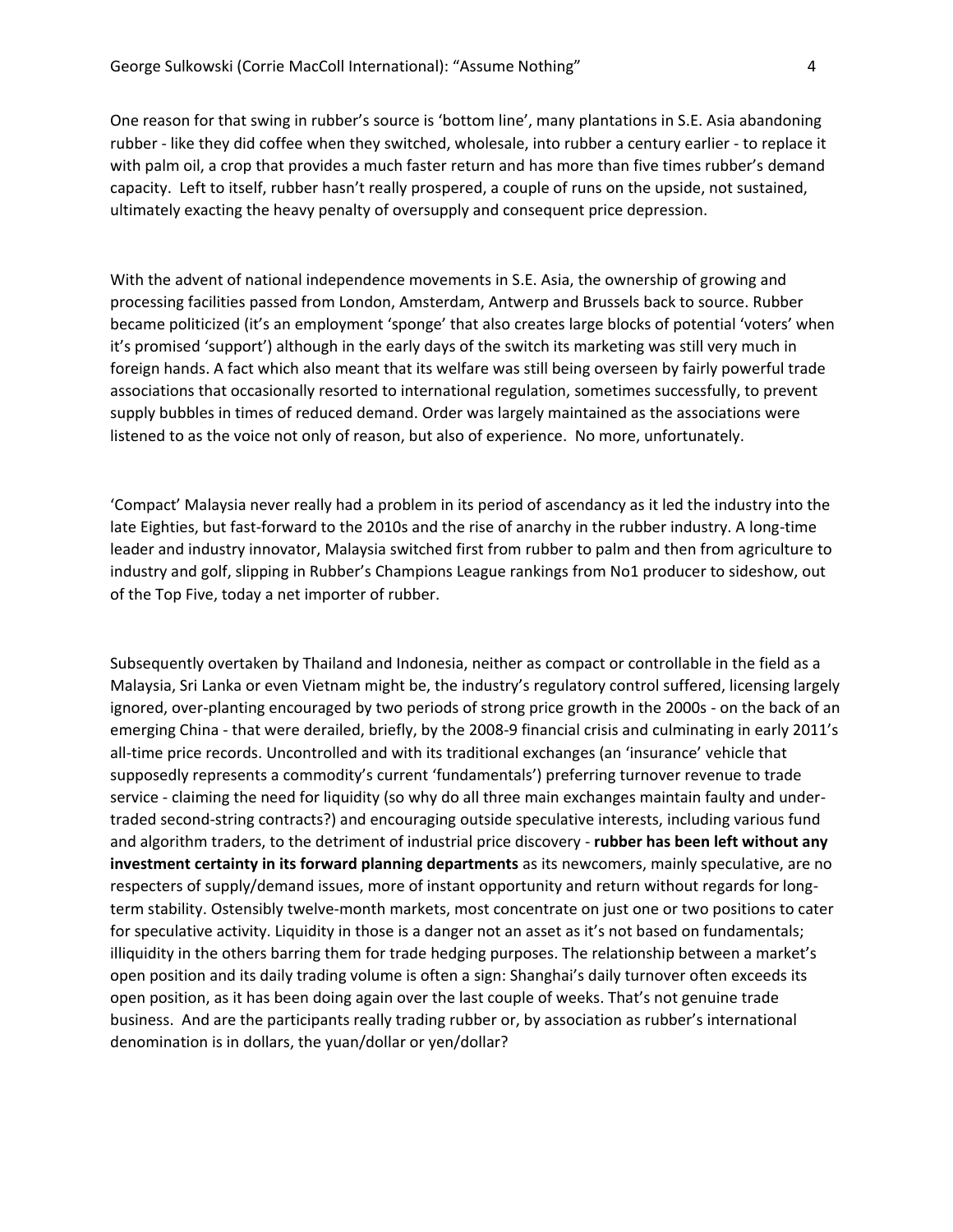Ultimately, it's the ground-level, agricultural sector relying on rubber for its livelihood, which suffers. There's little doubt that a long period of oversupply has been detrimental to the rubber industry's health as consumers have, perhaps inadvertently, turned depressors, enjoying short-term gain rather than considering and ensuring the long-term sustainability for their base material that's fundamentally based on price.

With such a scattered material supplier base, given the smallholder predominance, particularly in a geographically sprawling source such as Indonesia, the supply industry's growth is unstructured. It's heavily reliant on the middlemen between smallholding and processing factory who protect their own interests first. The farmer, often living below subsistence level, is regularly forced to produce more to maintain his basic income. The industry's unable to combat the current outbreak of natural diseases: housekeeping, fertilization, necessary spraying, etc., are all fine if your non-plantation neighbors keep up with you; waste of time and effort if they don't. Given its voter importance, rubber has become a political tool and, just as often, when prices are low, a political embarrassment. Limited-option smallholders are there for a lifetime, politicians for four or five years - if they're lucky – as they kick that can down the famous road! Individual exporting country support efforts are little more than political appeasement, rarely of genuine assistance. Country rubber associations are invariably insular and selfserving, protecting rather than disciplining maverick units to avoid embarrassment. There is an international 'umbrella' organization that should bind all associations if it lives up to its name: but it needs to concentrate on commerce not politics!

It's not easy for rubber to make progress when it has two dominating influences: One S.E. Asian country produced 37 percent of the world's supply in 2018, and one end of the current high-profile trade war imported 42 percent of it. China produces over 800,000 tons of its own rubber but, simple mathematics, why would it want to see such an important import of over 5m tons cost it more? Its trading units spread far and wide throughout the rubber world, their influence too, one of their most dominant number, in an attempt to corner market share, failed, recently announcing closure. Given that failure's ultimate size, there's been far less side-effect to date from its demise than there was while it was alive and operating, 'profitability' seemingly not a prerequisite in a semi-state-controlled company. We need to ask why? And who was monitoring the inflation of a balloon that was bound to burst? The market assumed the unit's backers would ensure its viability. It assumed wrongly.

In the meantime, an unsustainable price structure has emerged, industry-wide, today's ruling market prices generally below production cost. Rubber being generally denominated in US dollars, it might not be of immediate consequence for the centralized economies, who need those dollars whatever their cost. For the rest, it's decision time.

Sustainability is defined as the ability to exist. Indefinitely, not just short-term. Exploitation of resources is one thing, but exploitation of their immediate guardians, the farmers, something else again. If we're to meet future needs in a world that might not find it easy to survive without a critical, even strategic, ca. 14m tons commodity then, apart from cultural considerations, and a sympathetic approach, we need to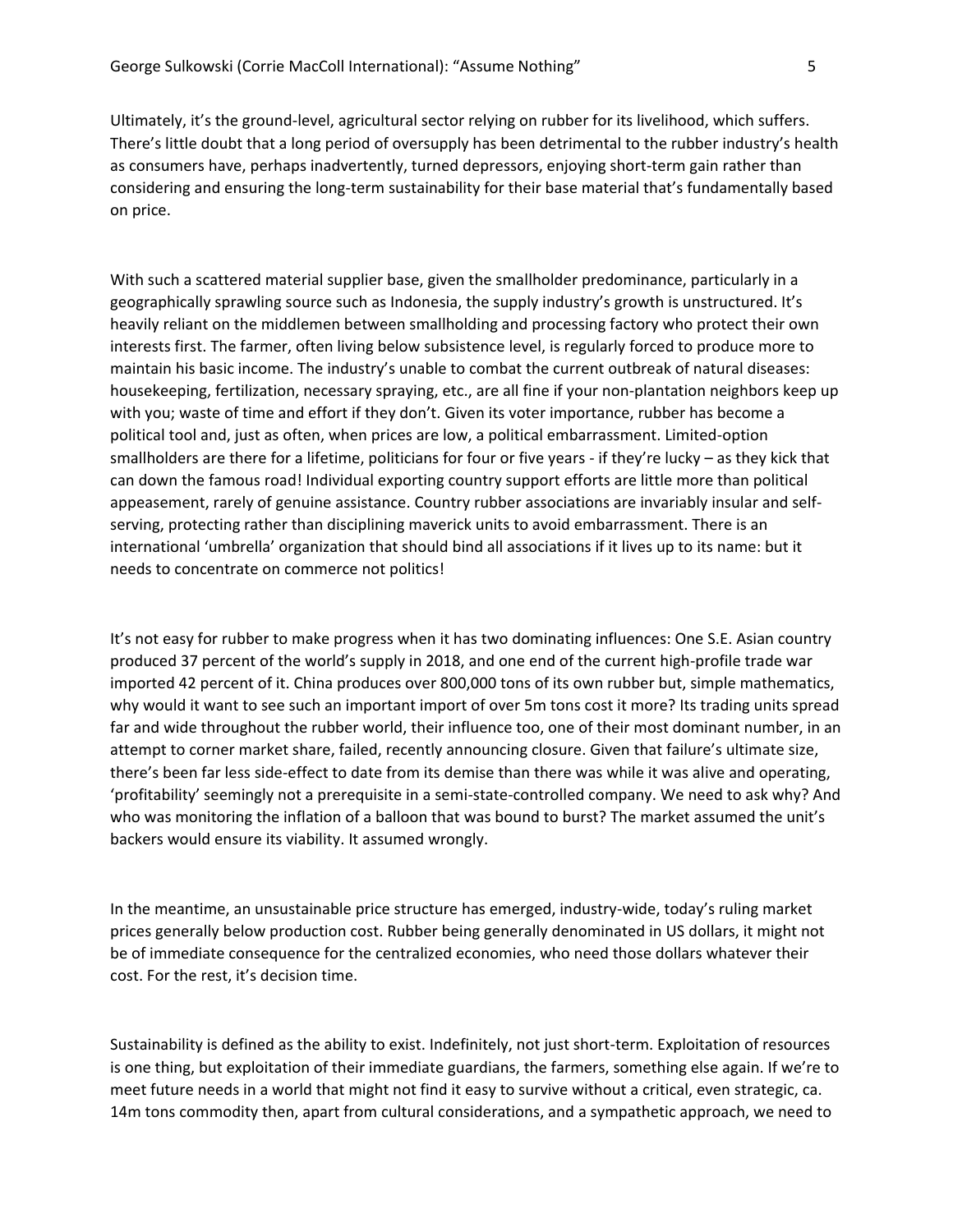ensure its sustainability by **first addressing its value or, rather, the current lack of it.** That might be best tackled from its price-discovery structures, a serious look at how value is arrived at and maintained, rather than how those numbers might be manipulated for short-term gain. That's going to need cooperative effort, with strong leadership but **without** political interference. These are primarily commercial issues that, if and when solved, will automatically deal with the political ones. It's an international undertaking but, first, everyone has to realize that it's also an internationally critical one.

Like the survival of bees.

Ultimately, it's crucial longer term to find a means of balancing rubber's supply and demand, no simple task as rubber's fundamentals have never been easy to fathom and particularly not now that climate change and cloning advances are affecting traditionally seasonal expectations. Somehow, no matter what the apparent hurdles, it's an industry that's managed regularly to over-supply itself, thus creating damaging cyclical problems. Without pointing too obvious a finger, Thailand was largely responsible for the latest bout of surplus, magnified by a general slowing down in the world economy and the current trade war, but it's one that may or may not be balanced by the natural threat posed by disease.

May not because - with minor exceptions such as palladium - commodities are mostly in all-round surplus and rubber's is likely to be prolonged because, as much as disease might affect tonnage where it's currently prevalent, Indochina and Africa will supplement it. For Africa, read the Ivory Coast where, on the basis of the last full year's figures, in the five years since 2013, its production is up by 116 percent where the rest of that continent's increase over the same period is 44 percent and most-recent travelers to The Ivory Coast report amounts of raw material not seen before, which suggests that ever-ready-toprocess-rather-than-grow Malaysia will be well-supplied with material for its own still substantial processing capacity in the months ahead. For the record, Africa's total tonnage for 2018 amounted to just on 900,000 tons but, following the short-lived price boom of 2010-2011, and adding seven years for a rubber-tree's maturity, the Ivory Coast alone is expected to challenge for a global top-five position within the next two or three years as it crosses the million-tons output mark.

And if Africa is leading the 'new rubber' charge, Indo-China (Vietnam, Cambodia and Laos) is keeping pace with it over those same five years, production up 36 percent with further sharp increases in the first half of this year, but we have to remember that they have different cost structures. And we have to include in this set neighboring Myanmar, an ASEAN member, as it comfortably passed the quarter of a million tons output mark last year, that up by 54 percent since 2013 with, seemingly, capacity to spare.

So, while there appears to be little danger that we'll have a critical shortage of raw material any time soon, what we could face is a crisis of profitability, or lack of it, starting with the subsistence-level farmer - who can no longer use the traditional parameter of equating a kilo of rice to a kilo of rubber - and on through processing, distribution, financing etc., many of the processing units already mothballed or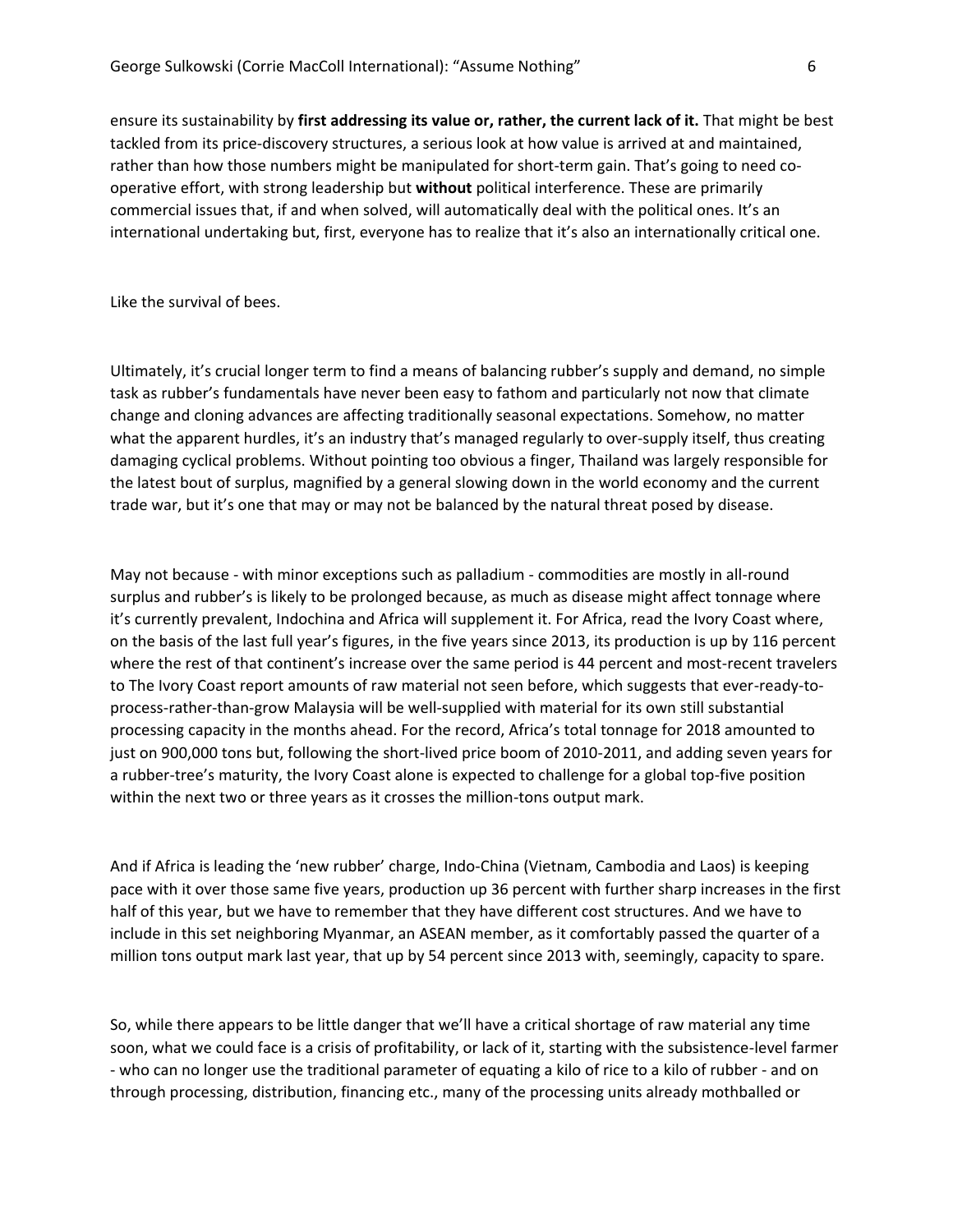closed on economic grounds, most others battling with economy of scale as they continue to underutilize their machine capacities.

And for how long will banks entertain a no-return industrial community? If we're to talk about sustainability then in this industry that's predicated on price. Given a decent one, the rest follows almost automatically. We can't assume that because sustainability is the new millennium's byword it has the same meaning for everyone in the rubber chain.

Low bids taking advantage of the industry's current predicament just make it worse. The influence and incidence of the so-called LTC, or long-term average price contract, is also destructive to price as it takes the buyer out of the market equation and we all know what happens when there's a predominance of unsatisfied sellers. The preference for the LTC is understandable on both sides of the fence: the larger buyers increasingly use strictly-approved suppliers, specific parameters and a variety of different packing/transport options that sharply reduce the supplying or intermediary market's options. The processor equally wants a high percentage of his output covered by an LTC so that he has a target and that he's not left touting his monthly surplus to an unreceptive market. There's a reason why prices are low. But something needs to be done because if cost can't ultimately be covered, we're looking at another all-time record for rubber prices within the next decade as production units exit. Who needs that? And who'd take on a forward long position in physical rubber these days if the buyer's preference may change in the interim?

The GPSNR or Global Platform for Sustainable Natural Rubber styles itself as an international, multistakeholder, **voluntary** membership organization. Voluntary may be the problem here because it's an area which will need strong regulation: if it doesn't have total unanimity it will be as much a waste of time, money and effort as the ambitious smallholder having a couldn't-care-less neighbor where leaf blight or disease is concerned.

If we're to see a comprehensive overhaul of natural rubber's value chain to ensure and improve its socioeconomic and environmental performance, it'll take commitment and action.

Made up mainly of producers, processors and traders, tire and rubber product makers and buyers, car makers, 'other downstream users' and financial institutions, the platform, if it's expected to succeed in its goal, needs ALL of its stakeholders to play fair. And playing fair means not just being club members, not beating down an already underpriced commodity with low bids, or of selling it below the cost of its production to maintain market share. We've already said it needs co-operative and sustained effort. From everyone. And all at the same time, without separate agenda or interests.

And so, just because it's an 'international' platform, assume nothing for now. This industry is not a casino. It needs to take back control of its pricing mechanisms to ensure its costs are covered to allow for